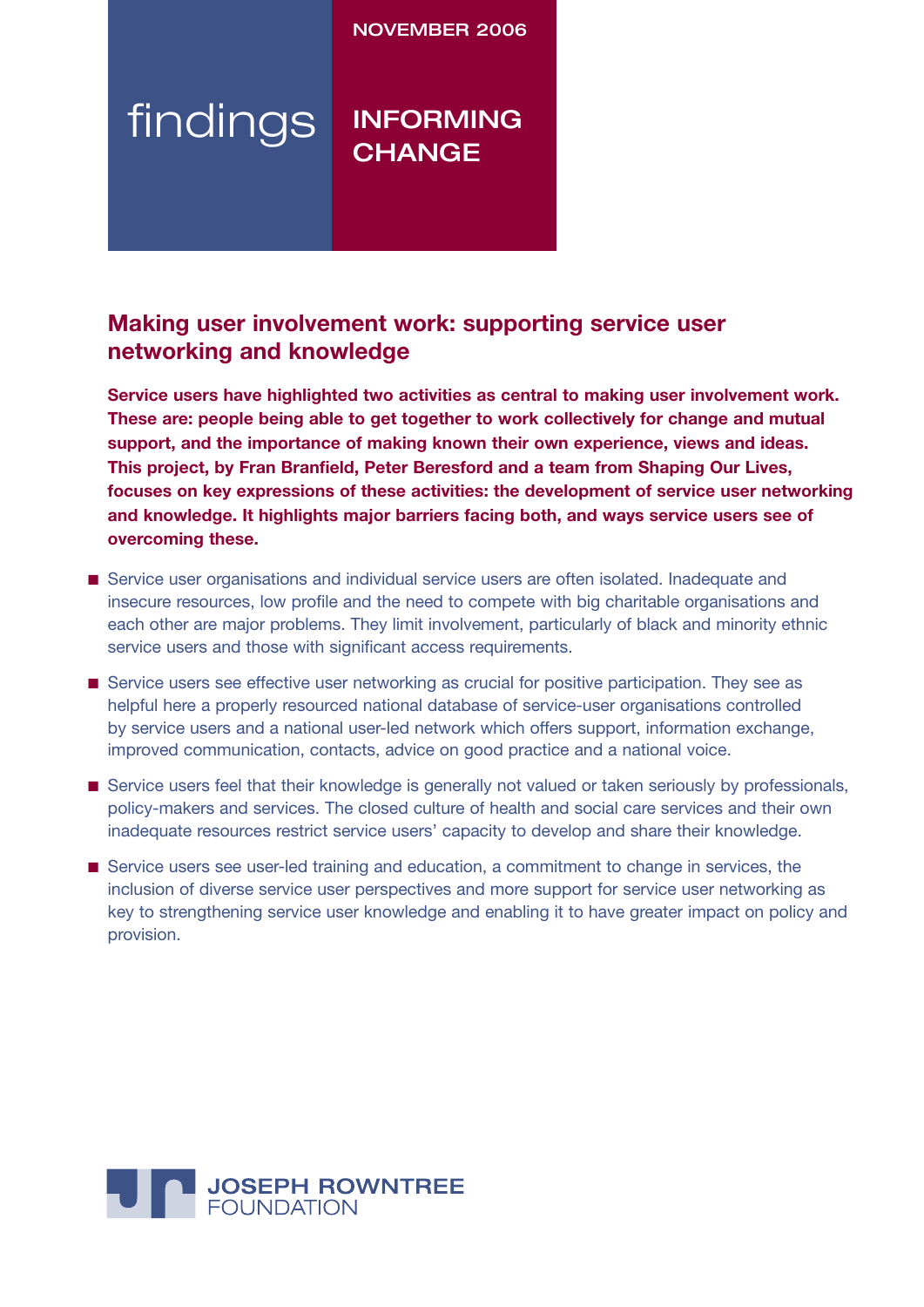## **Background**

There has been an increasing emphasis in recent years on user involvement in health and social care policy and practice. However, it has come in for growing questioning. Service providers and researchers have begun to ask what evidence there is that it improves services. Service users and their organisations have raised the issue of what they are actually able to achieve by their involvement and to question the usefulness of getting involved.

This project has sought to establish from service users how effectively they are able to get involved by exploring two key concerns of service user movements with them. These are how well they are able to link up and work together and to develop, share and make an impact with their experiential knowledge. It explores their views and experience as individuals and organisations, looking at what barriers they face, what helps and what they think will improve things for the future.

All comments are from service users taking part in the project.

#### **Networking**

"Making links and connections makes us stronger."

"I think networking is about capacity building."

Service users highlighted the importance and benefits of being able to network with each other, as individuals and in user-controlled organisations, both in terms of improving their quality of life and sustaining a more effective voice and presence to make a difference. Key obstacles they identified in the way of individual networking included transport problems in rural areas, the fragility of user-controlled organisations and the effort of being involved.

"We are, of course, competing [for funding] with the large organisations and charities that we [service users] do not control, … They have whole departments whose job it is to just raise money and make grant applications."

Barriers in the way of service user organisations networking included:

■ Inadequate and insecure funding and resources. Service user organisations generally do not have secure or reliable funding. Because of this, many service user organisations are liable to become funding-led rather than led by their own concerns, priorities and principles, undermining their independence.

- The divisive effects of inadequate and insecure funding as service-user-controlled organisations are placed under perverse pressure to compete with each other for the same inadequate funding.
- The unequal position of service user organisations in competition with big charitable organisations.
- Inadequate resources leaving user-controlled organisations dependent on a small core of activists.
- Limited profile.
- Lack of resources to ensure full and equal access for all service users.
- Lack of local user-controlled organisations generally and for particular user groups, for example, young disabled people, people living with HIV/AIDS, disabled parents. There are major gaps in the types of usercontrolled organisations that exist in most areas.
- Inadequate provision for black and minority ethnic involvement because of restricted funding.
- There is a strong perception among some service users that, in practice, not all organisations which claim to be user controlled are actually controlled by service users.

"We need a collective national voice. If we are to succeed we need stronger collective grass roots activism."

#### Service user knowledge

"People think the only thing we know is how to moan. But they are not listening. We know what needs changing, what works and what doesn't work. We know this because we live it 24/7, 52 weeks a year with no days off."

"Trying to get them to listen is ... well let's just say it's a Herculean task and I aren't no Hercules!'"

Increasing political and policy interest in 'evidence' or 'knowledge' based policy and practice has highlighted issues relating to knowledge and different knowledge sources, including service users' experiential knowledge. Service users see themselves as having a particular role to play in the production of knowledge for health and social care, as 'experts in their own experience' and because of the experiential nature of their knowledge. Both individual service users and service user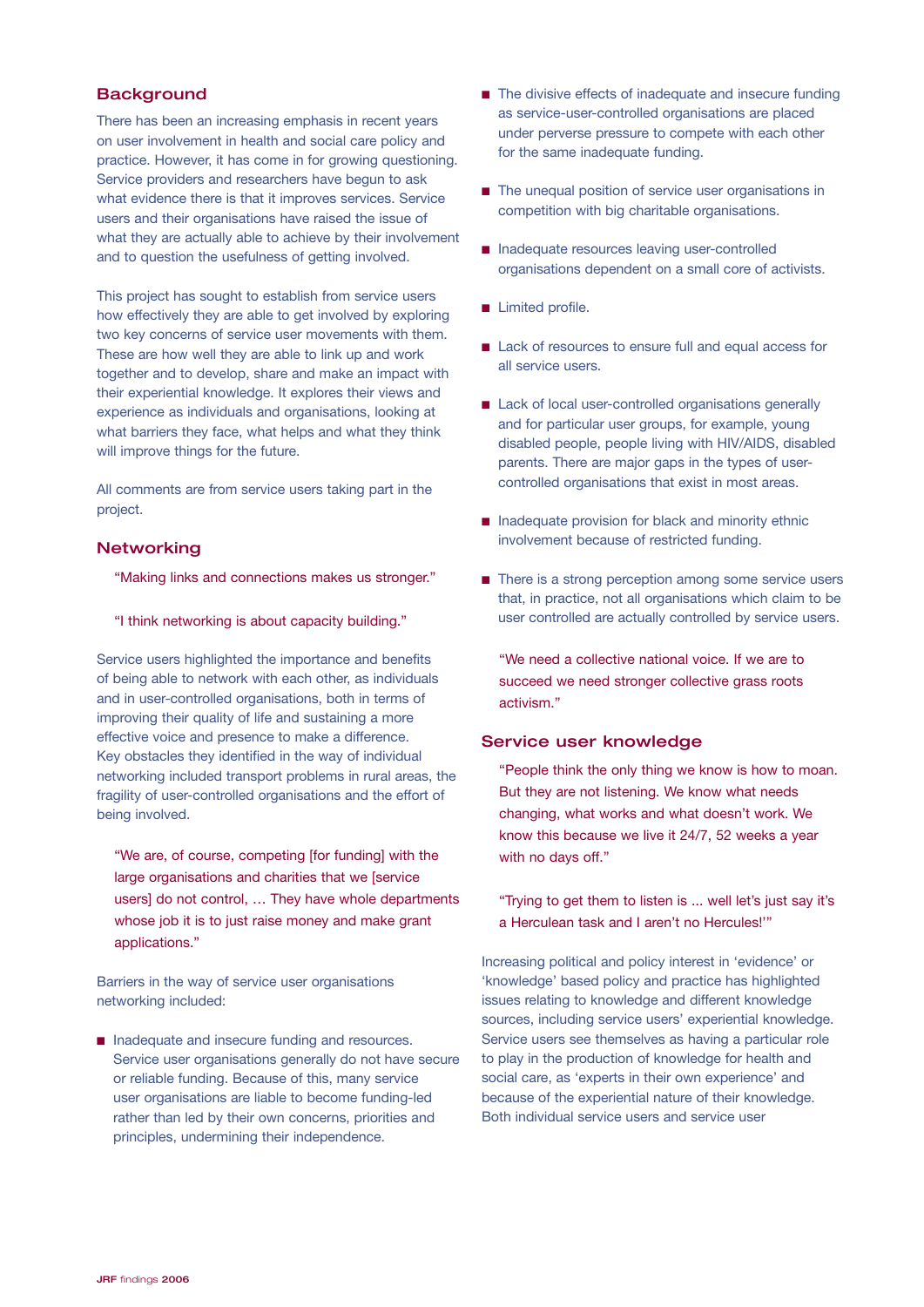organisations feel that they have difficulties impacting on health and social care policy and provision effectively. Barriers they identify in the way of their knowledge having the role and influence they want it to have include:

- The devaluing of service user knowledge. Service users feel that their knowledge is generally not valued or taken seriously by professionals and services. Trying to make an impact with their knowledge is also frequently a disempowering experience. This also means that health and social care frequently deny themselves a key source of information and evidence on which to base their actions and decisions.
- Problems of access and tokenism. Service organisations frequently didn't understand access issues and don't make it possible for service users with a wide range of access needs to contribute on equal terms. They tend to interpret 'access' in its narrowest sense. At the same time they often don't seem to be genuinely interested in what service users tell them and don't treat their knowledge with the same respect they give to professional knowledge.
- The culture of health and social care organisations. Service users generally feel that these organisations are not open to service user knowledge. They are reluctant and slow to change.
- Resource issues. Limited resources restrict service users' capacity to develop and share their knowledge. Also they feel their funding may be put at risk if their views are not consistent with what services want to hear. This is seen as an increasing problem.

#### Strengthening service user knowledge

Service users identify four key ways to strengthen service user knowledge to make more impact on policy and provision and to be better shared between service users and their organisations. Three of these are:

- Education and training. Training and education (particularly if user led) for service users and providers were seen both as ways of challenging the barriers marginalising service user knowledge and ways of sharing and disseminating it. They were seen as ways of changing people and cultures.
- Commitment to change in services and among service users was seen as a prerequisite for challenging barriers in the way of user knowledge.
- Ensuring diversity. The diversity of service users needed to be recognised if the full range of service user knowledge was to be engaged, included and developed.

The fourth, significantly, is developing networking. Most service users thought that networking was a key route to strengthening service user knowledge and increasing its credibility and visibility, both in services and policy and among service users and service user organisations.

"To share our knowledge better we have got to have networking."

## Making progress for the future: integrating issues

"The more we network the more powerful we can become and the more united our voice will be. We will be stronger. To develop a strong voice is important and from other groups we must learn to develop our own networks."

"I think it is very important that we come together, learn from one another and become a voice that has to be listened to."

It became increasingly clear in the project that successful networking and the development, sharing and mainstreaming of service user knowledge are closely related and that the two are inextricably involved with meaningful user involvement in most service users' minds. When asked how user knowledge can make a more powerful impact to improve people's lives, service users highlight two closely interrelated issues. These are:

- strengthening service user networking at individual and organisational levels;
- the promotion of effective user involvement by service users.

Service users suggested a wide range of ways of improving their contact with each other, highlighting the importance of involving black and minority ethnic service users in such networking. They see as helpful here:

- a properly resourced national data base of service user organisations owned and controlled by service users;
- a national user network which offers support, information exchange, improved communication, contacts, advice on good practice and a national voice.